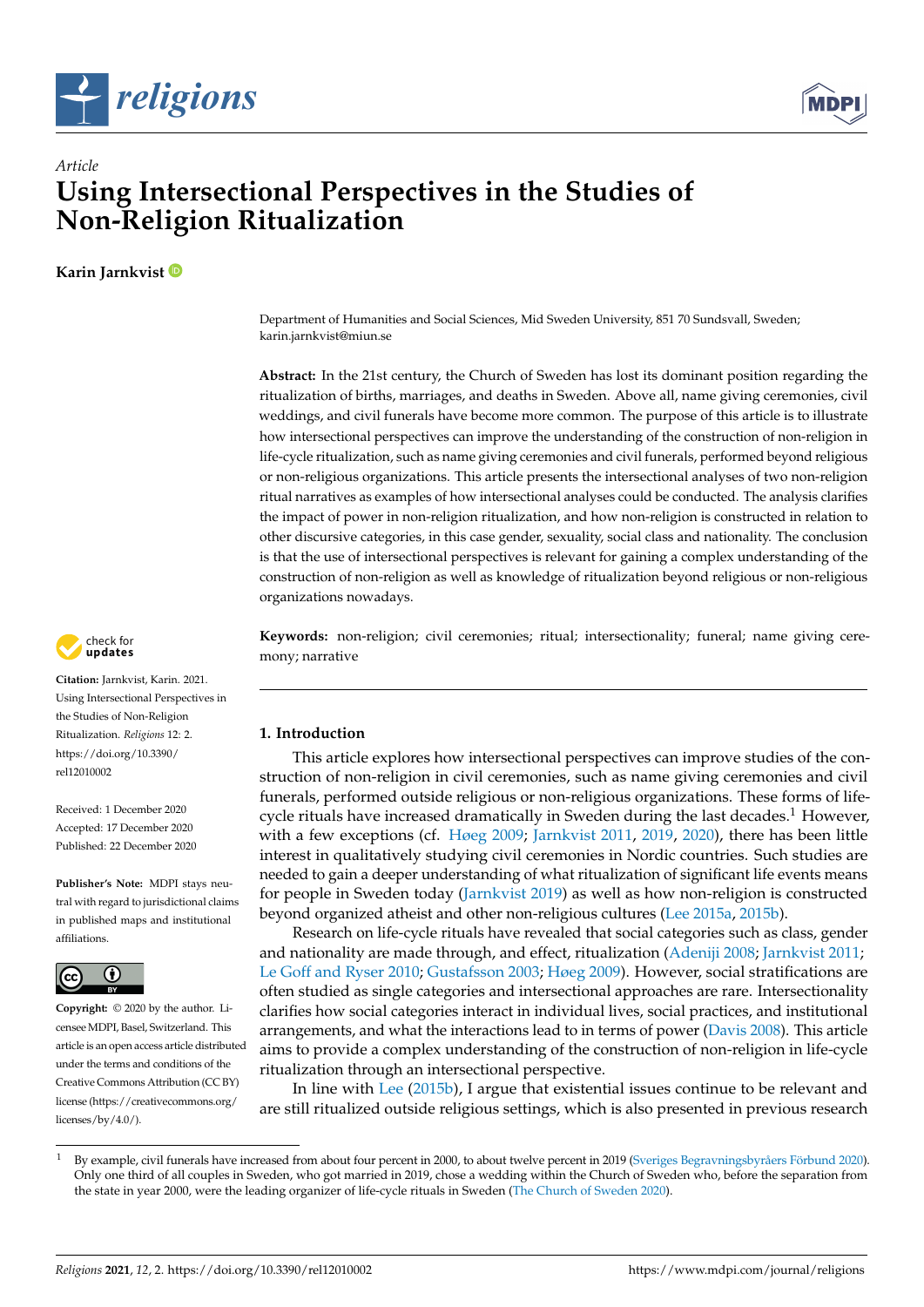(e.g., [Jarnkvist](#page-11-2) [2019\)](#page-11-2). Civil ceremonies can relate to, as well as make distance from, religious organizations and religion, in different ways. In this article, I present an intersectional analysis of two narratives with ritual actors, who say that they have chosen a civil ceremony because they want to keep a distance from organized religion in the ritualization. Drawing from the narrative methodology [\(Johansson](#page-11-10) [2005\)](#page-11-10) and ritual practice theory [\(Bell](#page-11-11) [1997;](#page-11-11) [Humphrey and Laidlaw](#page-11-12) [2006\)](#page-11-12), I focus on the narrators' ritual life-script and how narrators talk about ritual as a practice. The intersectional perspective contributes to a complex knowledge of how non-religion is constructed in relation to different social categories in civil ceremonies. The article is structured as follows. I first present a brief overview of the previous research and theoretical framework used in the paper. After describing the method applied in the study, I present my findings and analysis. Finally, I discuss the results.

# **2. Non-Religion in Life-Cycle Rituals**

Most research on non-religion examines organized atheism or humanism (e.g., [Cra](#page-11-13)[gun et al.](#page-11-13) [2017;](#page-11-13) [Smith](#page-12-2) [2011\)](#page-12-2). However, as [Lee](#page-11-4) [\(2015a\)](#page-11-4) concludes, there is a need for further research on non-religion beyond these organizations. Many people seem to identify themselves as "not religious," "non-religious" or "secularist," rather than "atheists" or "humanists." Lee has found that "atheist" and "humanist" often associate to certain convictions, while concepts such as "secularist" or "non-religious" are more open for ambivalence.

What, then, is non-religion? Non-religion and secularism are terms often used as synonyms. In this study, I use the term non-religion. Many researchers define nonreligion as the rejection of religion or "irreligion" (e.g., [Smith](#page-12-2) [2011\)](#page-12-2). However, during the last century, several researchers have problematized the categorizing of people as either religious or not religious (e.g., [Af Bur](#page-11-14)én [2015;](#page-11-14) [Rosen](#page-12-3) [2009;](#page-12-3) [Willander](#page-12-4) [2014\)](#page-12-4). They have made methodological reflections in terms of studying religion in modern society [\(Willander](#page-12-4) [2014\)](#page-12-4), criticized the one-dimensional perspective of religion [\(Rosen](#page-12-3) [2009\)](#page-12-3), and asked for an understanding of "religiosity" and "secularity" (non-religion) that consider expressions of complexity, contradiction and (in)congruity [\(Af Bur](#page-11-14)én [2015;](#page-11-14) [Lee](#page-11-5) [2015b;](#page-11-5) [Smith](#page-12-2) [2011\)](#page-12-2).

In line with Lee, I argue that non-religion should be viewed as "any form of difference, not merely rejection, and as distance from any aspect of religion, not just theism" [\(Lee](#page-11-4) [2015a\)](#page-11-4). When doing so, the interest is drawn to processes and representations "moving closer to non-religious godlessness or non-religious cultures and experiences that may be positive and concrete" [\(Lee](#page-11-4) [2015a\)](#page-11-4). Life-cycle rituals are example of moments for such experiences, when existential issues can be elaborated with, non-religious experiences (such as experiences of love, life, and death) and existential cultures (such as atheism, agnosticism, and ambivalence) can be expressed and formed.

I have chosen to analyze narratives of people who say that they want to distance themselves from religion and religious organizations in their ceremonies. From that aspect, I categorize them as rejecters and non-religious. However, the focus in this article is not on what the interviewees might believe or not believe in. Nor do I try to sort them in boxes of "atheists," "humanists," "agnostics" or any other categories. Instead, I focus on how the narrators talk about the ritualization and what kind of meaning ritual practices might have for them. Doing so, I can spot the construction of non-religion in ritualization. In the article, I present my analysis of two ritual narratives. The analysis of Fanny's narrative of a name giving ceremony sheds light on how non-religion is constructed in relation to other discursive categories, in this case gender, sexuality, social class and nationality. The analysis of Astrid's narrative about a funeral reveals knowledge of the impact of power in non-religion ritualization and how non-religion is constructed in relation to social class and nationality.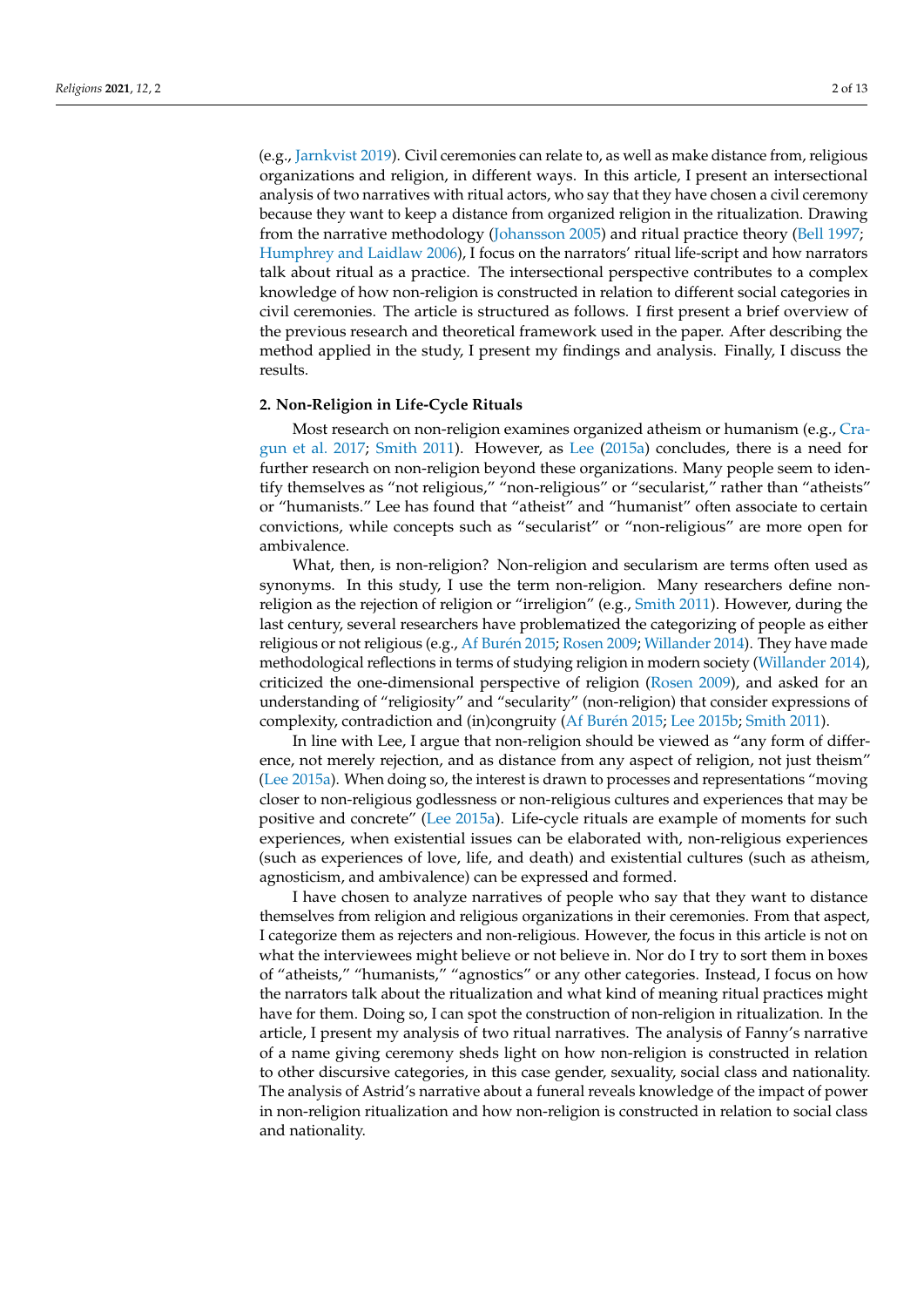# **3. Theoretical Starting Point**

In this section, I outline the perspective used on rites and ritualization, then I discuss the relation between ritualization and different discursive categories. Drawing from ritual practice theory [\(Bell](#page-11-11) [1997\)](#page-11-11), my starting point is that ritualization is conducted in relation to the social context to which the individuals belong. There is no specific meaning imbedded in the ritual itself; instead, the ritual actor constructs the meaning. Sometimes the action is meaningless [\(Humphrey and Laidlaw](#page-11-12) [2006,](#page-11-12) p. 274). [Bell](#page-11-11) [\(1997\)](#page-11-11) describes rites as part of a historical process in which old cultural patterns are reproduced, but emphasizes that ritual actors can reinterpret and change these patterns. The rite is tied to and integrated with the community's worldview (1997, pp. 81–83). Thus, rites are not only traditional acts, but also imbibe changes in society and culture.

Ritual practice theory is partly inspired by [Durkheim'](#page-11-15)s [\(\[1915\]](#page-11-15) 1965) classical theory of ritual as social practice, intended to bring order to society and separate the sacred from the profane. However, Bell problematize the understanding of ritual as a basic and universal phenomenon with a clear and structural mode of action [\(Bell](#page-11-16) [2006\)](#page-11-16). Instead, ritual practice theory emphasizes the complexities and contradictions there are in ritualisation, and underline the importance of studying ritualisation in relation to the social context in which it occurs. By combining the practice theoretical perspective on ritualization with intersectional theory, which emphasis social structures' impact on individuals, institutions, and society [\(Christensen and Jensen](#page-11-17) [2012\)](#page-11-17), the understanding of civil ceremonies' meaning and function is deepened. Former research on life-cycle rituals has primarily studied the construction of gender, class, and cultural identity in medial [\(Winch and Webster](#page-12-5) [2012;](#page-12-5) [Heise](#page-11-18) [2012\)](#page-11-18) and personal [\(Bromberg](#page-11-19) [2005;](#page-11-19) [Broekhuizen and Evans](#page-11-20) [2016;](#page-11-20) [Le Goff](#page-11-7) [and Ryser](#page-11-7) [2010\)](#page-11-7) narratives. Studies on wedding rituals in religious and civil contexts reveal that individuals construct femininity [\(Adeniji](#page-11-6) [2008\)](#page-11-6), motherhood [\(Jarnkvist](#page-11-1) [2011\)](#page-11-1) as well as fatherhood [\(Le Goff and Ryser](#page-11-7) [2010\)](#page-11-7) and social class [\(Jarnkvist](#page-11-1) [2011,](#page-11-1) [2019\)](#page-11-2) in the ritualization. Baptism [\(Reimers](#page-12-6) [1995;](#page-12-6) [Høeg](#page-11-0) [2009\)](#page-11-0), weddings [\(Jarnkvist](#page-11-1) [2011\)](#page-11-1) and funerals [\(Bäckström et al.](#page-11-21) [2004;](#page-11-21) [Wiig-Sandberg](#page-12-7) [2006\)](#page-12-7) held in the Nordic folk churches can be a way of showing loyalty to the country and its culture. Studies from the first years of 2000 show that the heteronormativity is strong in ritual culture in Sweden [\(Adeniji](#page-11-6) [2008;](#page-11-6) [Svensson](#page-12-8) [2007\)](#page-12-8) and that life-cycle rituals performed within the Church of Sweden are normative for other civil ceremonies [\(Jarnkvist](#page-11-1) [2011,](#page-11-1) [2019,](#page-11-2) [2020\)](#page-11-3).

Even though previous research on life-cycle rituals sheds light on the impact and construction of different discursive categories in ritualization, intersectional perspectives are rare. [Davis](#page-11-9) [\(2008,](#page-11-9) p. 68) defines intersectionality as "the interaction between gender, race, and other categories of difference in individual lives, social practices, institutional arrangements, and cultural ideologies and the outcomes of these interactions in terms of power." Intersectionality has its roots in black feminism from the middle of the 19th century, and its critic of white middle class feminism not recognizing different power relations (such as race and class) in women's lives [\(Brah and Phoenix](#page-11-22) [2004\)](#page-11-22). The analysis of the impact on the intersection of different power relations, in peoples' lives as well as on different levels in society, has become recognized in feminist research since then. According to intersectional perspectives, social stratifications affect people's living conditions and are also remade by human actions. One stratification, such as gender, cannot be separated from other stratifications but is made in relation to them and effected by them [\(Brah and Phoenix](#page-11-22) [2004\)](#page-11-22). Intersectional perspectives can uncover positions of privilege that are often ignored or taken for granted and reveal how power structures and positions are challenged and renegotiated [\(Kaijser and Kronsell](#page-11-23) [2014\)](#page-11-23). Therefore, intersectional analyses are appropriate to use when studying the complexity in a social phenomenon such as the construction of non-religion in life-cycle rituals in contemporary Sweden.

This article clarifies how different structures of power intersect in the construction of non-religion in civil ceremonies. I focus on the power relations that are of specific interest in relation to non-religion life-cycle rituals in this material: gender, social class, sexuality, and nationality. I suggest that intersectionality can be used to make critical and constructive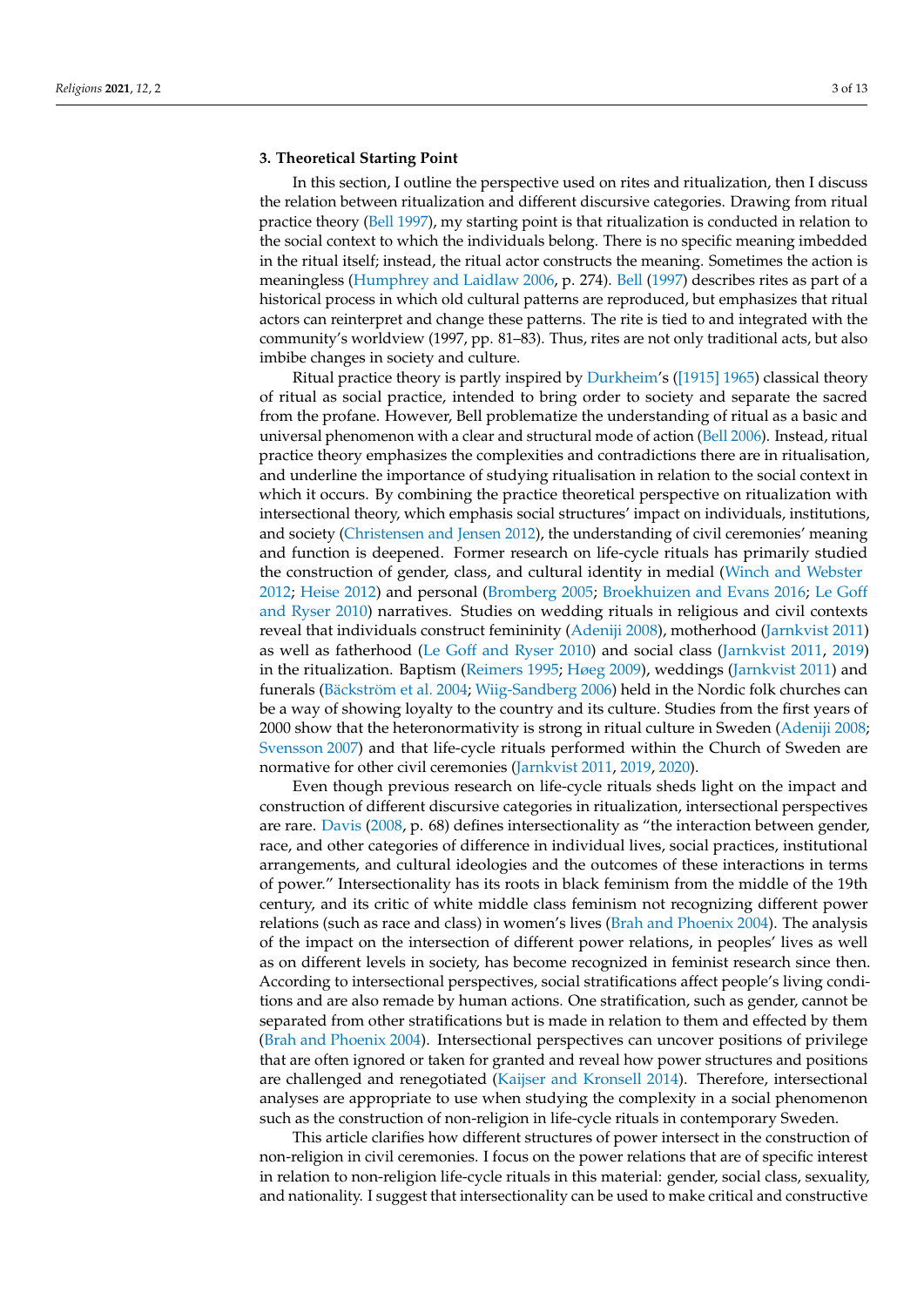insights in studies on non-religion and ritualization. Intersectionality provides a critique of existing power relations and institutional practices relevant for non-religion ritualization and, thus, improves the framing and understanding of the construction of non-religion in life-cycle rituals.

#### **4. Materials and Methods**

This article presents an analysis of two ritual narratives from a study on civil ceremonies, approved by The Regional Ethical Review Board in Uppsala (Reg. No. 2016/488). Interviewees included parents of children who were the subject of name-giving ceremonies, couples who had civil weddings, and relatives of people given a civil funeral. Celebrants and personal contacts helped me identify the people to interview. In selecting interviewees, I wanted to represent the different types of civil ceremonies, and conducted nine interviews with twelve people during the spring of 2017. The interviewees ranged in age from 28 to 68 years and lived in different parts of Sweden. Eight were born in Sweden, while four had immigrated as adults. All were well educated: two were university students while the rest had university degrees. Each interview focused on a certain ceremony that took place in 2013–2017. Interviews were conducted (mostly) at the interviewees' homes. Each interview session was 70–150 min long, with an average of 90 min. The narrators talked about the background of the rites, practices, and material used in the ritual, and how they experienced and interpreted the practices and artifacts. Each interview was subsequently transcribed and anonymized.

The analysis uses a narrative approach due to its ability to make human experiences meaningful and to turn actions, feelings, and thoughts into a form of organized puzzle. In the narrative method, the person's story is central, as it says something about the individual as well as the subject discussed [\(Johansson](#page-11-10) [2005\)](#page-11-10). Each story is also marked by the context in which it is told. As such, life story narratives contain important actual information, but can also be analyzed as representations. Narratives describe how people draw on different social categories in constructing their life story [\(Prins](#page-11-24) [2006,](#page-11-24) p. 281). In the analysis, I strove both to take the actual information about ritual creation seriously, and analyze how, for example, non-religion was constructed discursively in relation to other social categories. The use of intersectional perspective in the narrative analysis makes visible the different ways of positioning and how non-religion in ritualization is partly related to the individual's access to power in society. Narratives are also adjusted for varying audiences. These different positions relate to processes of, for example, ethnic, gendered, and classed identification. Following this argumentation, intersectionality can be explored by examining how people stress their different affiliations in their lifestories [\(Christensen and Jensen](#page-11-17) [2012\)](#page-11-17). Drawing from [Christensen and Jensen](#page-11-17) [\(2012\)](#page-11-17), I use empirical material of ritual stories as a way to approach constructions of non-religion in ritualization as well as the role that social categories play in people's lives.

In the analysis, I read all the anonymized transcripts to get an overview of the material. The following questions have been central for the analysis: How does the narrator position herself in relation to religion and religious/non-religious organizations? How is the positioning acted out in the ritualization? Which social categories, if any, are represented in the empirical material? Are any norms for behavior discernible in the material? How are these norms reproduced, reinforced, or challenged? How do different categories intersect with each other in the narrative? How are different forms of power expressed and experienced?

I selected the narratives of two people—Fanny and Astrid—to present in this article. These narratives have clear story lines and describe the ritual in detail. In this material the narratives also represent two common ways of relating to religion and religious organizations in the ritual. While Fanny emphasizes the importance of neutrality in relation to religion, Astrid takes a clear stand against religion, especially Christianity. The different ways of positioning result in differences in the ritualization. The chosen narratives also represent two different ceremonies; Fanny talks about a name giving ceremony, and Astrid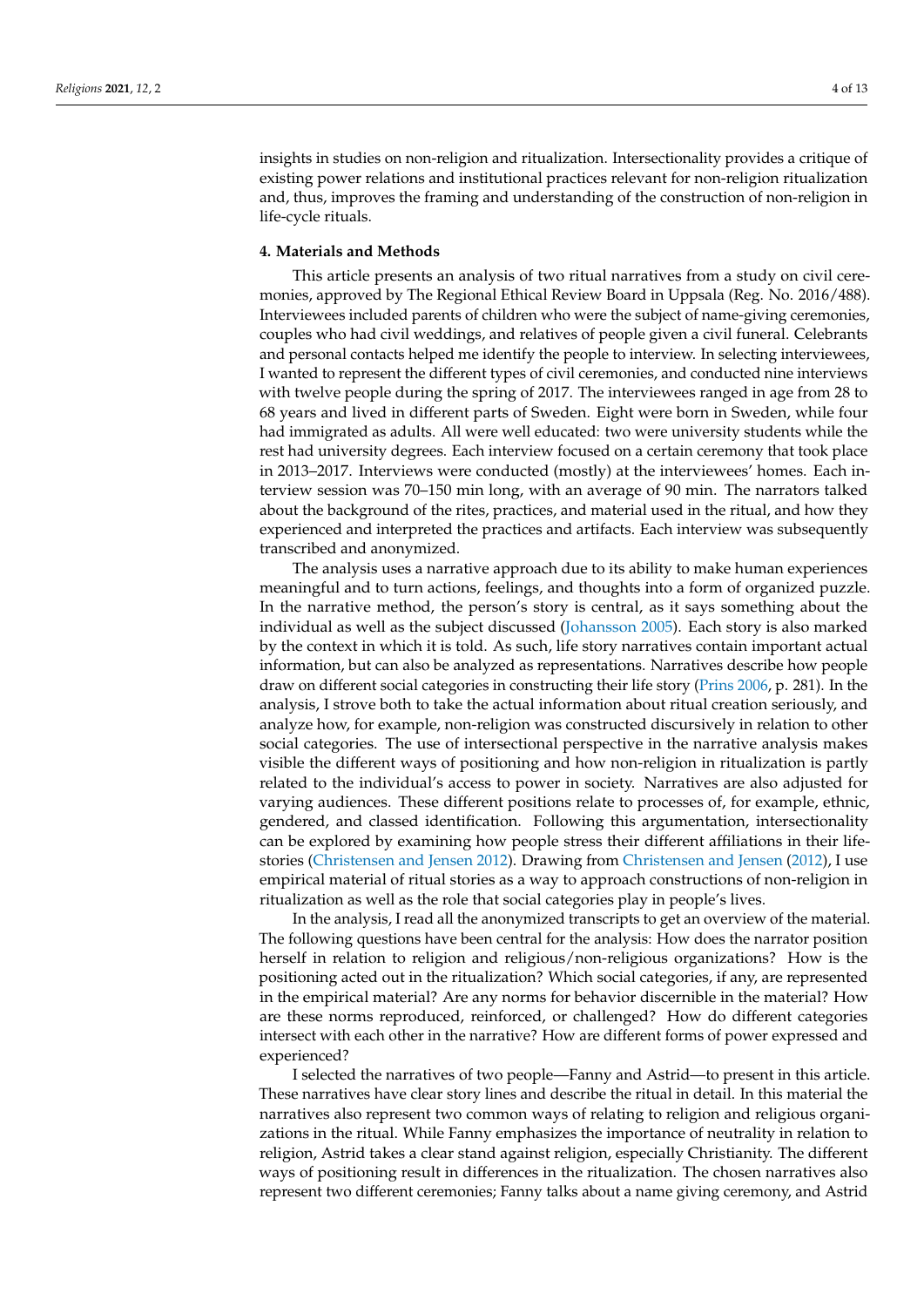about a funeral. These rituals are very different from each other in many ways. However, they are both events when existential questions are actualized, as they focus on the beginning and end of life respectively, which makes them especially interesting in this study (cf. [Lee](#page-11-5) [2015b\)](#page-11-5). I present my analysis of the two narratives below as examples of how intersectional perspectives can contribute to the understanding of non-religion life-cycle rituals. The chosen narratives illustrate how non-religion is constructed in relation to femininity/motherhood, sexuality, nationality, and social class, as well as the impact of different forms of power in ritualization. The mentioned social categories were found to be relevant in the narratives of Fanny and Astrid.

### **5. Results**

In this section, I present the narratives of Fanny and Astrid. Fanny is one of the Swedish-born narrators who talks about the importance of having a religiously neutral ceremony, not affected by Christianity or the Church of Sweden. The name giving ceremony she has created is a tribute to heterosexual love, core families and motherhood, the way she understands it. Astrid is a Swedish-born, upper middle class, elderly woman. She talks about the funeral of her husband, who was an outspoken atheist, as the moment in memory of the deceased, as well as a time for mourning together with friends and family. Astrid expresses the loss of a ritual manuscript to hold on to and the narrative presents how power is situated in ritualization.

#### *5.1. Constructing Middle Class Motherhood in a Name Giving Ceremony*

Fanny, a Swedish born well-educated woman around 35 years of age, has a high position within social health services. She is not baptized and has never been a member of the Church of Sweden. However, she visits churches occasionally because she likes the space, she says. Fanny married in church because her husband-to-be wanted to, but it seems like she would not have chosen to do it otherwise. When the couple had their first child, it became important to Fanny to celebrate the birth of the child. In the interview, she says that she absolutely did not want the child to be baptized, as she did not want to decide about her daughter's membership in a religious organization. Moreover, Fanny says that she feels uncomfortable with the sayings in the Baptism ceremony. "One asks very, very big questions to a child who does not understand, so I have not felt comfortable with baptism," Fanny says. On the other hand, Fanny expresses that she has nothing against Christianity as such. "As I think, she [the daughter] is welcome to get baptized, I would be glad if she wanted to get baptized one day, however it is not something that I will do for her," Fanny says. She emphasizes the importance of not directing her daughter in any religious way, and she does not want anyone else to do it either: "I do not know if she will become a Christian. Maybe she wants to belong to some other religion, and I *do think* that no one is to guide her. Of course, I have many values that I will transfer to her, but I do not have a wish to shape her to become a Christian," Fanny says.

Fanny's narrative reveals an ambivalent relation to religion (cf. [Lee](#page-11-4) [2015a\)](#page-11-4). She makes it clear that she wants to distance herself from religion, at least Christianity, but at the same time, she says that she would be happy if her daughter wanted to be baptized. However, Fanny seems to take it for granted that her daughter should want to be religious in some way. The story gets even more complex as Fanny says that her husband wanted to baptize their child. According to him, that is something one just has to do when a child is born, and he likes the ceremony, Fanny says in the interview. "I understood that he had a very strong feeling for baptism, which is not really tied to any particular faith in God. And then I thought it reasonable that my discomfort before it would win over his desire for just such a ceremony," Fanny says. After a discussion about the morally propriety of having a religious rite if one is not a believer oneself, the husband changed his mind and agreed on not letting their child be baptized. However, then he at first was not interested in having any ceremony at all. Nevertheless, when Fanny had explained to him that this was important to her, he agreed on having a name giving ceremony.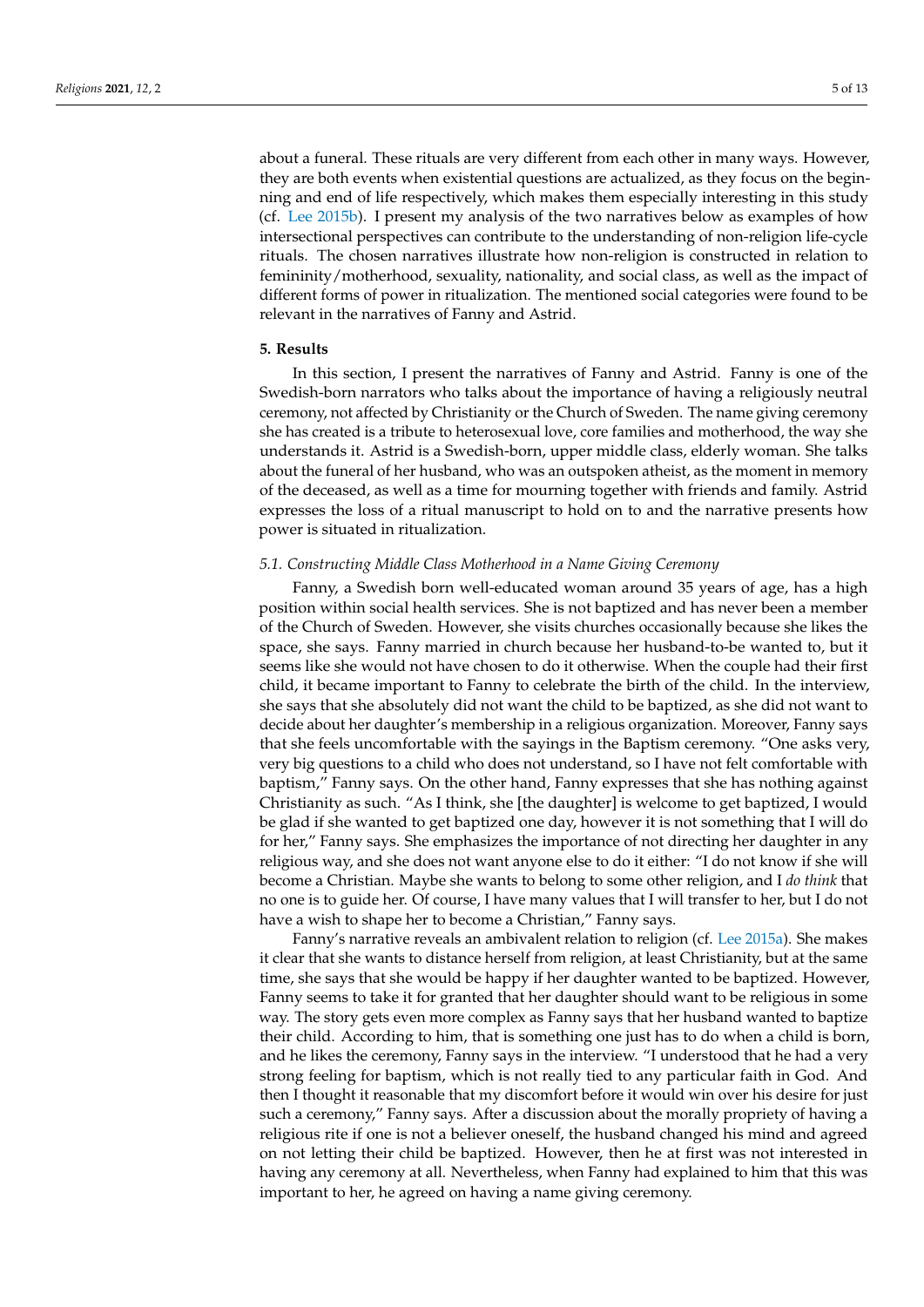Previous research has revealed that there can be some tension surrounding life-cycle rituals. Couples might have different views on the value of tradition, for example, or they might disagree on the type of narrative being told about the meaning and purpose of the ritual [\(Jarnkvist](#page-11-1) [2011,](#page-11-1) p. 180ff; [Lee](#page-11-5) [2015b,](#page-11-5) p. 181). Both examples seem to reflect Fanny's and her husband's situation. However, the use of an intersectional perspective can help us better understand this tension. Fanny's story clarifies that the norm of baptism is strong not only in her husband's family but also among their common friends. The couple had participated in many Baptism rituals, however, name giving ceremonies were new to them. Deciding to have a name giving ceremony includes breaking strong norms and traditions. This can be difficult for many people (e.g., [Jarnkvist](#page-11-2) [2019\)](#page-11-2). Why so? From an intersectional perspective, it pertains to the impact of different power relations. According to previous research, celebrating life-cycle rituals in the Church of Sweden can be a way to show loyalty with, and in relation to, Sweden as a nation (e.g., [Jarnkvist](#page-11-1) [2011;](#page-11-1) [Reimers](#page-12-6) [1995;](#page-12-6) [Høeg](#page-11-0) [2009;](#page-11-0) [Bäckström et al.](#page-11-21) [2004;](#page-11-21) [Wiig-Sandberg](#page-12-7) [2006\)](#page-12-7). It is a way to construct Swedishness. Name giving ceremonies do not (yet) have these connotations. Moreover, inviting friends and family to life cycle rituals seems to be an important part of constructing the middle class in Sweden [\(Jarnkvist](#page-11-1) [2011,](#page-11-1) [2019\)](#page-11-2). If the couple had chosen not to have a ceremony they would have broken with this norm. However, Fanny treated the situation in the same way as several other Swedish born narrators. She transferred ritual practices from the baptism into the civil ceremony. Fanny hired a celebrant, and instead of water on the child's head, as in Christian baptism, Fanny's child got a crown of flowers. "This was when it happened," Fanny said in the interview, emphasizing the importance of a transition act in the ritual. The ritual of the Church of Sweden was used as a normative foundation out of which the civil ceremony was designed (cf. [Jarnkvist](#page-11-2) [2019\)](#page-11-2). The similarity made the name giving ceremony a "real rite," according to Fanny. The importance of traditionalization and the similarity between the rites is made visible. In addition, [Bell](#page-11-11) [\(1997,](#page-11-11) p. 145) describes the element of traditionalization as very important in ritualization. The fact that civil ceremonies often inspires with the rites performed in churches has been recognized in previous research [\(Høeg](#page-11-0) [2009;](#page-11-0) [Jarnkvist](#page-11-1) [2011,](#page-11-1) [2019;](#page-11-2) [MacMurray and Fazzino](#page-11-25) [2017\)](#page-11-25). My interpretation indicates that, by transforming practices from the religious ritual into a non-religious context, Fanny constructs non-religion in intersection with middle class Swedishness. The civil ceremony's similarity to the religious hegemonic ritual gives the name giving ceremony credit, in the eyes of friends and family as well as Fanny's husband, and Fanny's (as well as her husband's) social status is guaranteed (cf. [Jarnkvist](#page-11-2) [2019\)](#page-11-2).

Why then, was it more important to Fanny than to her husband, to have a ceremony celebrating the birth of their child? A close reading of Fanny's story about what she found to be especially important in the ritualization might answer that question. When I ask Fanny about it in the interview, she says:

The choice of songs felt very important. Probably more for me than for my husband. So, I thought about them long and long. It was important to me that the songs were non-Christian. That it didn't slip in anything Christian. That it was songs that described the love we felt. The gratitude we felt. For me, it was also a way to lift the songs that I myself, as a very young thought, that these are children's songs. That I finally got to use my youth's thoughts about being a parent.

Fanny clarifies that the choice of songs were important in the planning of the rite and she mentions three things of certain importance; that the songs were "non-Christian," that they described the thankfulness and love that the couple felt towards their baby and, finally, that the songs confirmed the thoughts that Fanny had about parenthood. The place that God and the church have in the Christian baptism have been replaced in the name giving ceremony with the small child as an individual and the family as a collective. By doing so, the rite is an example of the new ritual paradigm that Bell describes as a part of the current individualization (cf. [Bell](#page-11-11) [1997,](#page-11-11) p. 264). Focusing on the child as an individual might also be interpreted as a way of constructing non-religion by distancing from theism.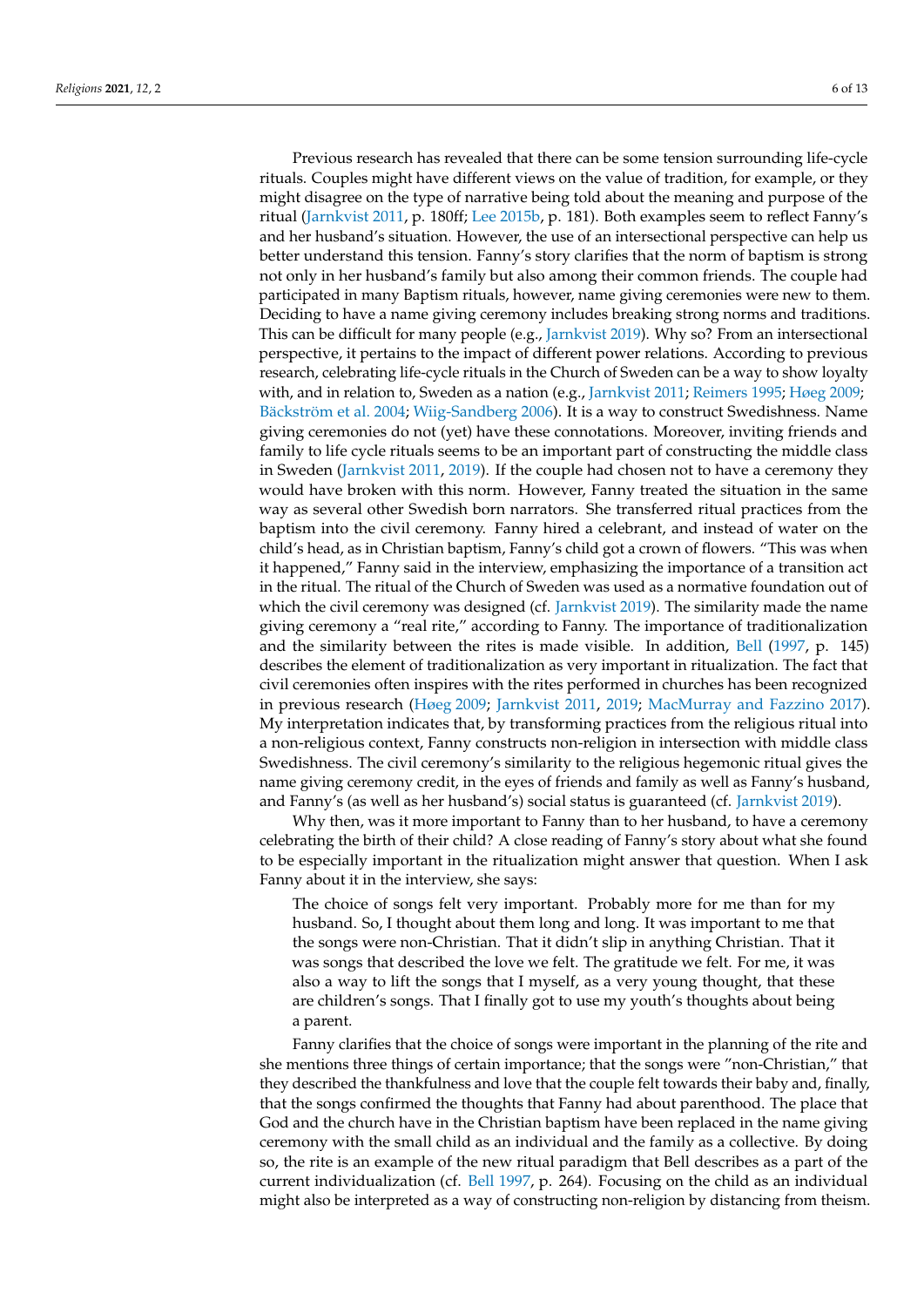The quotation also declares that non-religion is a form of difference, not only rejection of theism (cf. [Lee](#page-11-4) [2015a\)](#page-11-4). After declaring that she distanced herself from Christianity in the ritualization, Fanny moves forward and presents the "secular sacred;" heterosexual

love that is fulfilled through the love of the newborn child. The narrative makes visible how non-religion is constructed in intersection with sexuality, femininity, and motherhood. The choice of having a name giving ceremony was a way for Fanny to be released from the religious connotation to the Church of Sweden that baptism has and emphasizes the connection to the child instead.

Fanny says that she has longed to become a mother all her life. Becoming a mother is a strong norm in Sweden and an important aspect for many women in their construction of femininity [\(Bäck-Wiklund and Bergsten](#page-11-26) [1997,](#page-11-26) p. 51). Fanny constructs a family collective, a heteronormative norm [\(Butler](#page-11-27) [2005\)](#page-11-27) with the woman in the center of the family, organizing the family celebrations.

A few years earlier, Fanny fulfilled another of the norms of femininity there is; namely to be a bride in a heterosexual wedding (cf. [Adeniji](#page-11-6) [2008\)](#page-11-6). The wedding dinner was held at the same place as the name giving ceremony and songs of a certain artist were played at both occasions. By doing so, the songs made a link from the wedding to the name giving ceremony, and this was, according to Fanny, important to her. Fanny describes the song that was sang during the name giving ceremony as a "proclamation of love in the next stage." She says that the song shows that "the love between me and my husband is developed to the next level of love." The heterosexual core family and biological parenthood is made to norm and visualized in the ritual when Fanny chooses a song that symbolizes that the love that Fanny and her husband have for each other has developed into "the next level of love": the small child. Quoting [Lee'](#page-11-4)s [\(2015a\)](#page-11-4) words, non-religious experiences of heterosexual love are expressed in the name giving ceremony. Knott uses the term "the secular sacred" [\(](#page-11-28) [Knott](#page-11-28) [2013\)](#page-11-28) when describing occasions (such as name giving ceremony), persons (parents and child), things (a crown of flower), places (a rented restaurant) and principles (love and freedom): those things that secular people value above all others, and that they see as set apart and inviolable [\(Knott](#page-11-28) [2013,](#page-11-28) p. 160). Knott categorizes them as *both* secular *and* sacred. The name giving ceremony of Fanny and her husband's daughter might be an example of the secular sacred, as Knott describes it.

In short, using an intersectional perspective in the analysis of Fanny's narrative, I understand the name giving ceremony to be an important link for Fanny in a chain of rituals (wedding and name giving ceremony) which all together construct a heteronormative, middle class life script as a swede. The celebration of the love between the parents on one hand and the child on the other hand can be an indication of individualization (cf. [Bell](#page-11-11) [1997,](#page-11-11) p. 264). However, this type of individualization, which emphasize authenticity and autonomy in rituals, is a middle-class norm (cf. [Jarnkvist](#page-11-1) [2011,](#page-11-1) 183ff). Being a middle-class woman and mother, the name giving ceremony is an important event for Fanny in her construction of femininity as a partner to her husband and as mother to their daughter. The name giving ceremony is a celebration of heterosexual love and the core family. Moreover, Fanny distances from the Church of Sweden and constructs non-religion in intersection with femininity, heterosexuality, and middle class Swedishness.

# *5.2. Astrid's Search for a Nonreligious Death Culture*

My next example of ritual narrative is a story that sheds light on the problem of death as an area where the nonreligious are disadvantaged by a lack of an institutionalized nonreligious death culture (cf. [MacMurray and Fazzino](#page-11-25) [2017\)](#page-11-25). The use of an intersectional perspective in the analysis of Astrid's story, may give a more complex understanding of this problem.

I interviewed Astrid, a Swedish born, well-educated woman in her 70s, a few months after the funeral of her husband, Nils, who died after a short period of illness. Astrid describes Nils as a convinced atheist. He was a researcher in natural science, and as one of his colleagues said in a speech at the memorial after the funeral, Nils had his most spiritual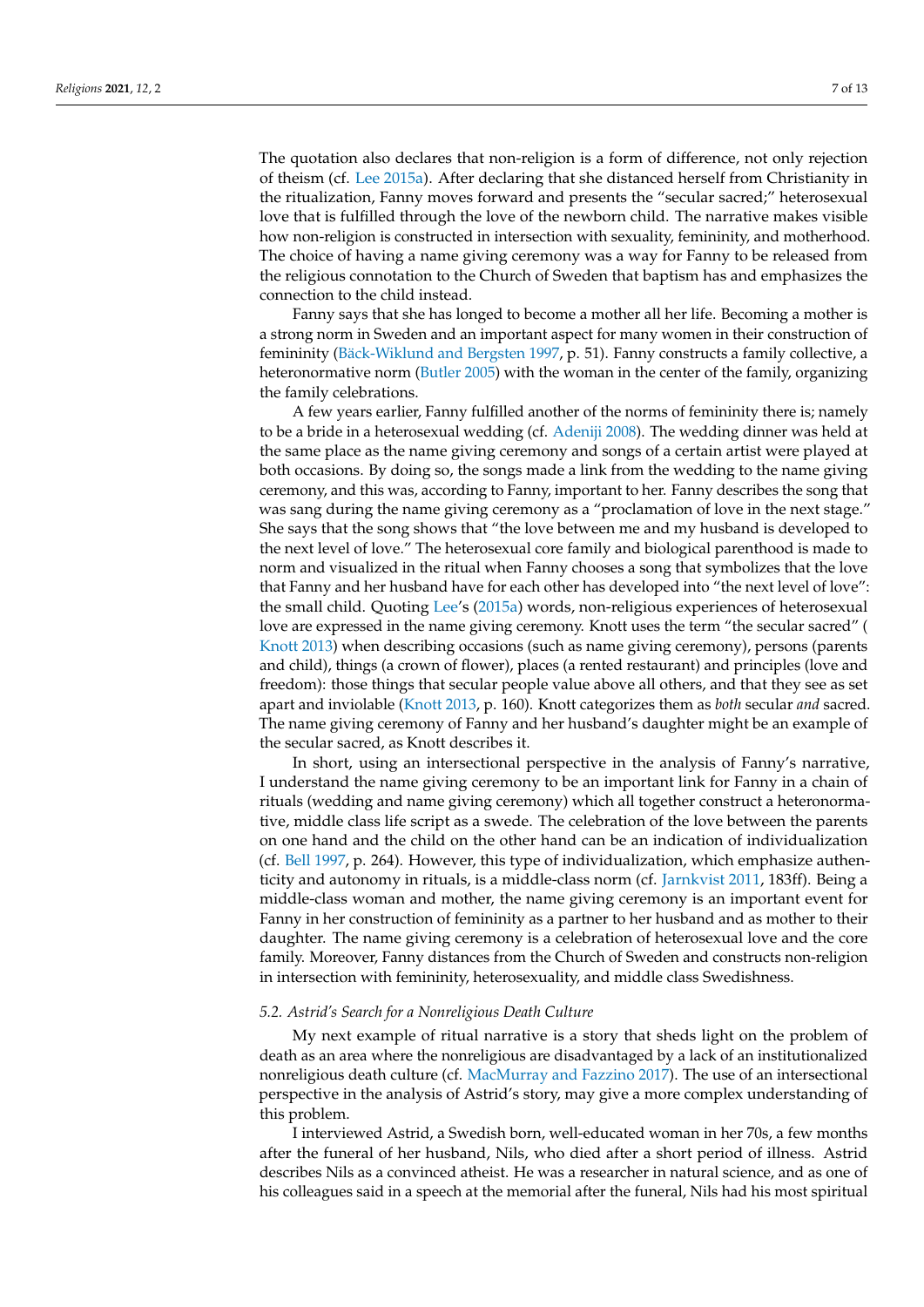experience looking at an Excel ark. "All the numbers were falling into place and everything was making sense," Astrid cited in the interview.

While Nils grew up in an outspoken atheistic home, Astrid had a more religiously ambivalent upbringing, however, she says that she is a convinced atheist these days, and so are the couple's children. The couple married in secret in a civil ceremony, "the shortest one can get," when they were around their twenties. Astrid says that she wishes they had a bigger ceremony with family and friends invited to celebrate their marriage, however, at the time when they married, they wanted it simple. Some years after the marriage, the couple experienced a bereavement, which makes Astrid sad when she talks about it. One of their children was born dead. Astrid says that no one in the family wanted to go to a funeral of a baby. It was too hard. Astrid and Nils did not want a ceremony either. They chose to bury the child without a ceremony with only Astrid, Nils and the janitor present at the cemetery. However, Astrid regrets that a lot, she says. She describes what happened:

Then we had the urn in a box and then the church janitor in [the cemetery] came on a tractor, in rubber boots, and parked outside the church. Then he went in and turned on the clock so it rang. Then he lowered the urn, and that was it. That was *too* simple, even for my taste.

"It felt unworthy; the way the body was treated by the janitor at the cemetery," Astrid says. With that experience in memory, it was important to Astrid that her husband should have some kind of ceremony and she says that it was self-evident that it should be a civil funeral.

Before I present the funeral of Astrid's husband, I want to take a moment to reflect on Astrid's ritual experiences. According to [Lee](#page-11-5) [\(2015b\)](#page-11-5) it is common that non-religious people choose not to have ceremonies, as life-cycle rituals often have religious connotations. Astrid does not mention this, but I find that this was quite a big reason for the couple's minimally ritualistic activities. The choice of having a small, civil wedding can also be perceived as a way of following a norm for that time, as big church weddings were seen as a bourgeois habit and therefore many people chose not to marry big, nor in church. Anyhow, nowadays, Astrid regrets both the small wedding and not having a ceremony for the deceased child. Astrid's experiences of previous "non ritualization" is important to understand the struggle she underwent when planning the funeral of Nils.

There were many things for Astrid to solve before the funeral could take place and she expresses a feeling of loneliness in this. "As we do not belong to a congregation or any other community that organizes funerals, everything was up to me," she says. The first thing that Astrid had to decide was who would be the officiant of the funeral, as neither Astrid nor any of her children wanted to take that role. The funeral office did not have anyone to recommend and Astrid did not want to consult the Humanists, as Nils were not very fond of the organization. After a while, a friend of Astrid recommended an officiant. Astrid asked her and she agreed.

Another issue was the venue for the funeral. Everyone who pays tax for funeral activities in Sweden is offered a room for the funeral. Normally, it is an old Christian chapel situated at the cemetery. When civil funerals are held in the chapels, religious symbols are hidden to make the room as neutral as possible, however, Astrid says that she finds the chapels repulsive anyway. She has been to several civil funerals in such chapels and her husband was the officiant for some of them when he was alive. Astrid had problems finding another proper room for the funeral, however, she finally found one, which she was very pleased with.

It was bright, you looked out over town, it was beautiful, the room, and I think it was great. Then there were no crosses and stuff like this, because we did not want that. Even if you use ecclesiastical premises and they are not so very "crossy," somehow there is still some church stamp on it anyway. For I have thought of that on the funerals that Nils has been the officiant for, that it has still been these fonds where you put up the hymn numbers, or the hymnbooks have stood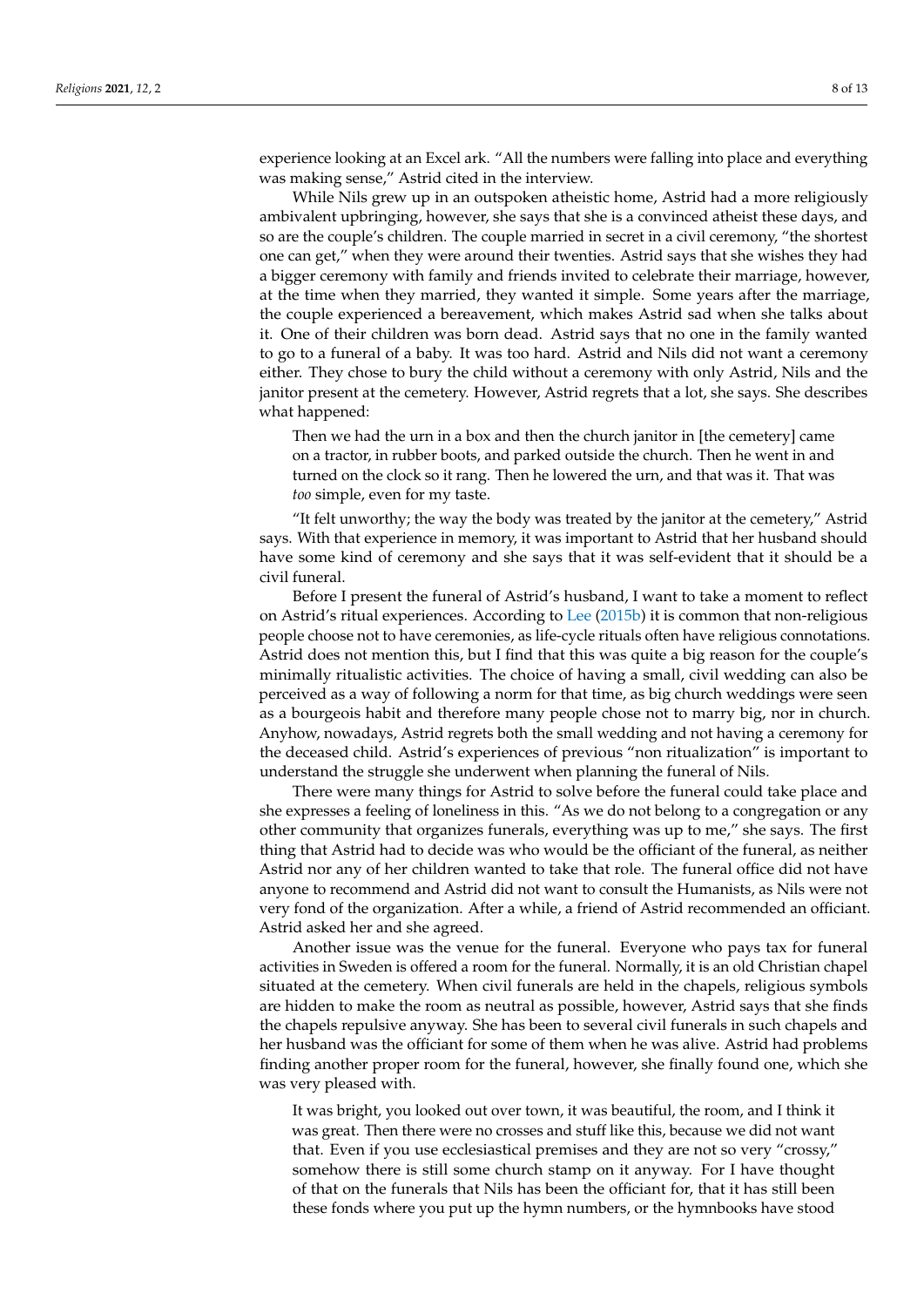somewhere. Although it has not been conspicuous, it has been visible all too well. Therefore, in that way, it was nice that it was a completely profane local.

Astrid's resistance against chapels is visible in the quotation. The presence of Christian symbols is too much for her to handle. Astrid's experiences highlight the importance of recognizing materialism in understanding non-religion. As [Engelke](#page-11-29) [\(2015\)](#page-11-29) contends, secularities cannot be reduced to ideologies; they are embodied, emplaced, and objectified. Rituals hold a lot of symbols and material, and are therefore relevant material for understanding the construction of non-religion. The presence of Christian symbols such as a cross or icons might be very difficult for a non-religious person to encounter, which Astrid's quotation is an example of. By choosing a profane room, clean from religious symbols, Astrid positions herself in relation to religion, taking a clear stand against it, and the choice of room becomes a part of her construction of non-religion. Astrid says that the room where the ceremony was held was light, and had a view of the city. This seems to have been of importance to her.

When Astrid had booked an officiant and a room for the funeral, she had to decide about the form of the funeral. Astrid says that she took impression of church funerals, which she had been to several times, and especially the funeral of a friend of hers, which took place shortly before the death of her husband.

( . . . ) Therefore, I followed such rituals as are in ordinary church funerals. ( . . . ) I thought it was like a nice ritual, how to do it, to also gather people and create a mood, and so the interaction between what the priest said and what you sang and then how to go out together. ( ... ) Then, I thought there was nothing wrong with doing it, just that you could have different words. Therefore, the form of the funeral, I have just taken right after church funerals, but filled it with substantially different content, which felt more right to me.

Like many others, Astrid more or less copied the form of Christian funerals when planning her husband's civil funeral. As mentioned in the analysis of Fanny's narrative, transforming ritual actions from a religious setting to civil ceremonies is common (e.g., [Jarnkvist](#page-11-2) [2019;](#page-11-2) [Lee](#page-11-5) [2015b\)](#page-11-5), and may be a way to construct a manuscript for non-religion life course rituals [\(MacMurray and Fazzino](#page-11-25) [2017\)](#page-11-25). In the quotation, Astrid says that she did not find any problems with copying the form of Christian funerals, indicating that she had been thinking of the suitability of doing so in her husband's funeral, who was very clear with not wanting any connection to Christianity in the funeral. The quotation conveys what a balancing act it might be to construct a civil ceremony, which has no manual to follow. This makes it complicated for many relatives, when organizing the funeral.

During the ceremony, the officiant gave a long speech, which she had written after interviewing the family about Nils. The speech focused on memories of Nils and his view of life. Astrid chose songs for the funeral that she knew her husband had liked. One of them was "Jag vill tacka livet," which is a song about the greatness of life. She also rented musicians playing instruments that Nils liked. The unison song, Änglamark, is a well-known song in Sweden and one that Astrid guessed that many of the guests knew from before and could sing. The lyrics are about caring for Swedish nature. The officiant also read a poem that one of Astrid and Nils' daughters had written. It was about the nature surrounding the family's summerhouse. To summarize, the funeral centered on memories of Nils and his love for life, the Swedish nature, and his family. When I ask Astrid what she found to be central in the funeral, she answered:

Coming together. Togetherness. To mourn together, I think it was. I guess that is what we felt.  $( \ldots )$  Yes, a farewell. In a way that would feel, which had content that would not have annoyed him. He would certainly not have wanted a religious content.

For Astrid, the funeral was about mourning together and to say goodbye to the deceased. She shares this experience with many others, regardless of the form of the funeral (e.g., [Bäckström et al.](#page-11-21) [2004;](#page-11-21) [Wiig-Sandberg](#page-12-7) [2006\)](#page-12-7). However, in contrast to religious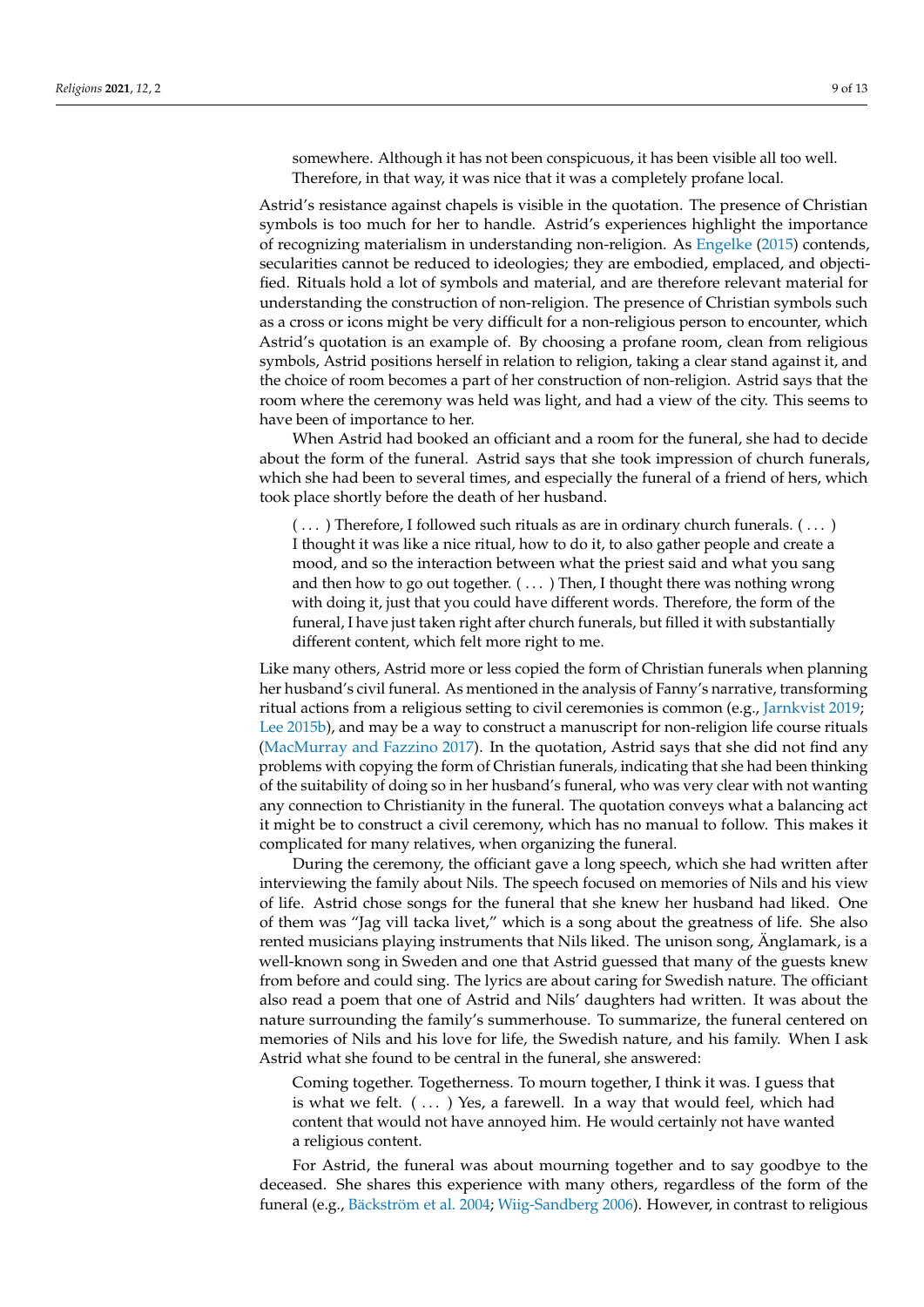ceremonies, there was no talk about what might happen after death. Instead, the focus was on the deceased and his life. [Garces-Foley](#page-11-30) [\(2003\)](#page-11-30) argue that self-expression has become a central and effective ritual in contemporary funerals as a way to cope with the aftermath of death. However, like many other ceremonies in this study, the funeral had many connections to the Swedish nature, which appeals to something else than the individual. Like others, Astrid also said that she would have liked to have the funeral outside, amidst nature, if the weather would have allowed it. The nature can be understood to be a kind of a non-religious experience [\(Lee](#page-11-4) [2015a\)](#page-11-4), a "secular sacred," something outside of the human being, which is of great value (cf. [Knott](#page-11-28) [2013\)](#page-11-28). Nature has been shown to be of great value for many swedes in general, and to connect to nature can from that perspective be a way to construct Swedishness. In the quotation, Astrid says that she wanted to have the funeral in a way that would not have made Niels upset, as he would not have wanted a religious content. However, as I see it, the funeral is not primarily making resistance towards Christianity, it moves closer to something else, a construction of a positive kind of non-religion (cf. [Lee](#page-11-5) [2015b\)](#page-11-5). It is a tribute to life and nature. From an intersectional perspective, the focus on nature can be understood to be a way to construct non-religion in intersection with Swedishness.

Astrid's narrative clearly expresses a lack of "cultural tools" for making non-religious funerals, a phenomenon also highlighted in precious research. Examining death and bereavement among nonreligious Americans, [MacMurray and Fazzino](#page-11-25) [\(2017\)](#page-11-25) found that nonreligious people often find themselves excluded from normative death culture in America. [Jarnkvist](#page-11-3) [\(2020\)](#page-11-3) uncovered the same when studying places of rituals in Sweden. In contrast to rituals held in religious settings, civil ceremonies often lack specific places of ritual, so the ritual actors have to find one on their own. This might lead to feelings of rootlessness in relation to place.

Astrid gives an expression of missing a non-religious ritual form to hold on to, a place where the funeral should be held, and an officiant. Everything is up to the relatives of the deceased to decide. For people in bereavement this might be a very difficult task to accomplish. Moreover, it may also be a question of money, as renting a place to be in, an officiant and musicians, may cost a lot of money. Most of these things are free for those who are members of the Church of Sweden and have a church funeral. Astrid had use of her strong cultural and social capital, taking impression of funerals she had been to before and getting help from people in her network of contacts when constructing the funeral. Inspired by funerals held in the Church of Sweden, Astrid held on to a form which was common to herself as well as others taking part in the funeral. It was probably understood to be "the Swedish way" of conducting funerals. Having had a well-paid job during her working life, she probably also had enough money to pay for the costs that were connected to the funeral. Analyzing the funeral from an intersectional perspective, Astrid constructs non-religion in intersection with middle class Swedishness. Moreover, the intersectional perspective sheds light on Astrid's experience of being in a dominant position (being a white, middle class atheist) and suffer from exclusion at the same time (feeling a loss of cultural tools). Drawing from [Lee](#page-11-4) [\(2015a\)](#page-11-4), I argue that Astrid's atheist position simultaneously empowers and disempowers her.

# **6. Conclusions**

This study explores how the use of intersectional perspectives in the analysis of ritual narratives can improve the understanding of ritualization of civil ceremonies such as name giving ceremonies, civil weddings, and civil funerals in today's Sweden. The analysis of the narratives of two people were presented as examples of how intersectional perspectives can be used in studies of ritual narratives.

The intersectional analysis of Fanny's narrative reveals how different social categories (social class, gender, nationality, and sexuality) intersect with non-religion in ritualization. Fanny constructed non-religion in relation to middle-class femininity, Swedishness and heterosexuality. [Lee](#page-11-5) [\(2015b\)](#page-11-5) describes civil ceremonies as expressions of "existential cultures,"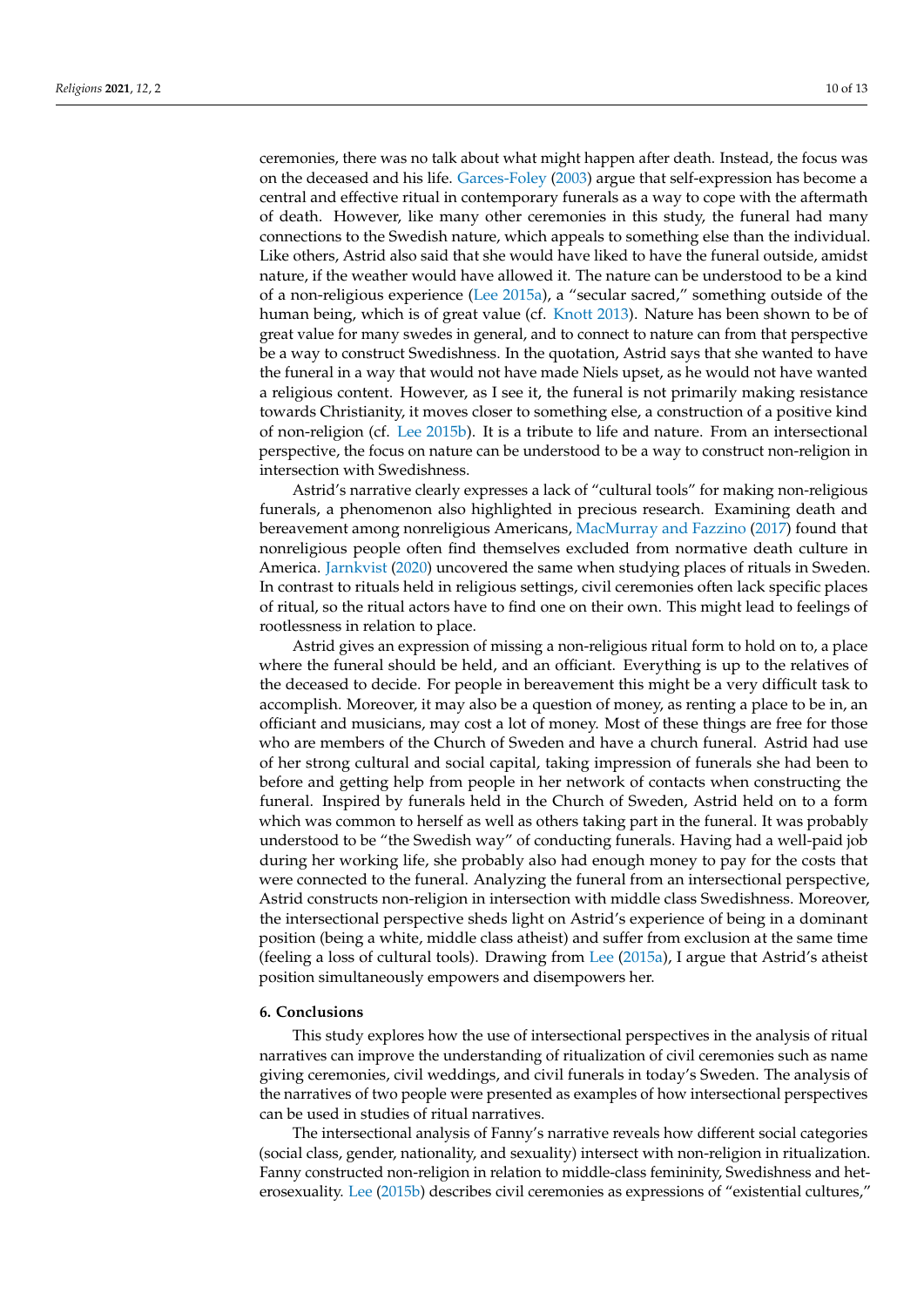a phenomenon where, "incarnate ideas about the origins of life and human consciousness and about how both are transformed or expire after death" [\(Lee](#page-11-5) [2015b,](#page-11-5) pp. 159–60). Because existential cultures handle matters of the life course, one of their key expressions is in life-cycle rituals (180), such as name giving ceremonies and civil funerals. Fanny's name giving ceremony included many expressions of existential cultures. It was an expression of values such as heterosexual love, resulting in a new life with the baby. Core families and middle-class parenthood are highly valued, and can be perceived as examples of "secular sacred" (cf. [Knott](#page-11-28) [2013\)](#page-11-28). There are no statistics available on name giving ceremonies, however, I find it likely that primary rather wealthy and well-educated people create these kinds of ceremonies. Inventing the ceremony as Fanny did, with a rented officiant, food, musicians, and a place to be in, costs a lot of money. Moreover, having big ceremonies, with many invited guests, seems to be part of a middle-class habit [\(Jarnkvist](#page-11-1) [2011\)](#page-11-1).

The intersectional analysis of Astrid's narrative clarifies different aspects of power in ritualization. Astrid expresses a kind of ritualized loneliness and rootlessness, as civil funerals do not have the cultural tools that religious rituals have, such as a place to be in, an officiant, a ritual to follow, and so on. In addition, [MacMurray and Fazzino](#page-11-25) [\(2017\)](#page-11-25) shed light on the problem that social norms at the end of life contain aspects of religious symbolism and cultural meaning, which are of no help for nonreligious people. Following [Young](#page-12-9) [\(1990\)](#page-12-9), the authors use the term "Cultural imperialism," to provide a framework within which Christian-centric hegemony and anti-atheist discrimination are situated. Even though the authors studied the religious landscape in America, which is very different from the one in Sweden, I find the term relevant for understanding the feeling of rootlessness that Astrid expresses, as it explains the hegemony that the Church of Sweden held for a long time over life rituals. People who want to have a ritual for welcoming a newborn, celebrating love, or saying goodbye to a relative, have nothing to hold on to if they do not want a religious ritual. In addition, when it comes to funerals, the chapels that are offered for civil funerals are often impregnated with religious symbols.

The intersectional perspective clarifies how non-religion, in Astrid's case, is constructed in relation to middle-class Swedishness. She needed a strong cultural, social, and economic capital to be able to design the funeral. In Sweden, an increasing number of deceased are buried without a funeral [\(Sveriges Begravningsbyråers Förbund](#page-12-0) [2020\)](#page-12-0). I find it likely that a part of the explanation to this is that many of those who are not members of the Church of Sweden, or for any reason do not want a religious funeral for their relatives, do not have the tools, money, or efforts to create a civil funeral. Instead of making a religious funeral, they choose to have no funeral at all. With this, the intimate moments to mourn together, associated with funerals, slips away.

In this study, I used the narrative methodology and I studied each ritual as a part of a ritual life script, in which other rituals also belong. I argue that the construction and interpretation of rituals should be understood in relation to previous experiences of ritualization as well as in relation to the social and cultural context in which the narrator lives and the ritualization is performed. As narratives are constructed in relation to a person's social and cultural context, the narrative method is appropriate to use in studies with an intersectional perspective. To come closer to a more complex understanding of non-religion, more research on ritual narratives, using an intersectional perspective, is required.

**Funding:** I conducted the study presented in this article in 2017, when I was a guest researcher at Uppsala University. Uppsala University received financial support from the Church of Sweden for applying a researcher to do the research.

**Acknowledgments:** Many thanks to those who participated in this study.

**Conflicts of Interest:** I declare no conflict of interest. The funders had no role in the design of the study; in the collection, analyses, or interpretation of data; in the writing of the manuscript, or in the decision to publish the results.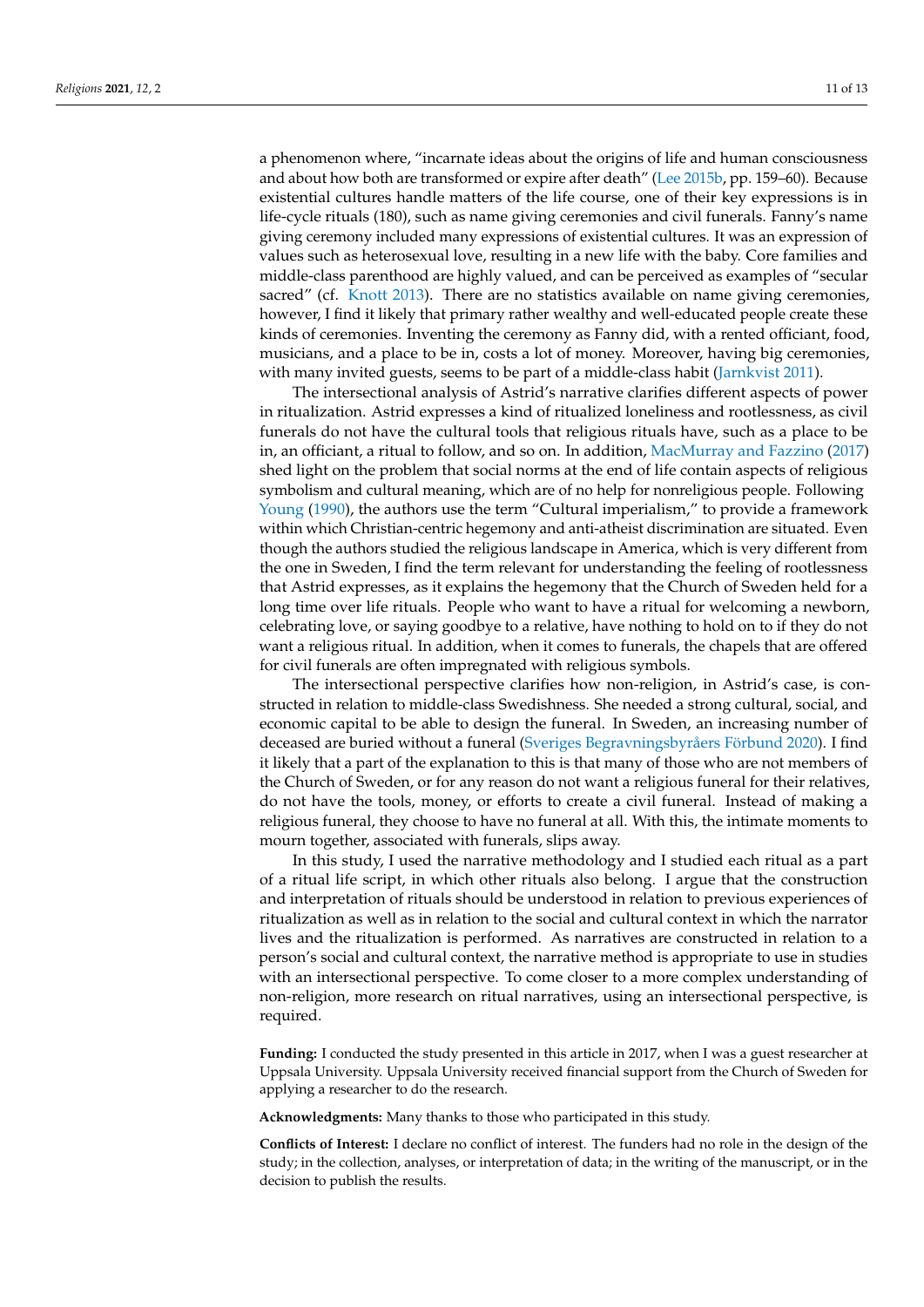# **References and Notes**

- <span id="page-11-6"></span>Adeniji, Anna. 2008. *Inte den typ som gifter sig? Feministiska samtal om äktenskapsmotstånd. [Not the Marrying Kind? Feminist Conversations on Marriage Resistance]*. Göteborg: Makadam.
- <span id="page-11-14"></span>Af Burén, Ann. 2015. *Living Simultaneity: On Religion among Semi-Secular Swedes. (Diss.)*. Södertörns Högskola, Institutionen för Historia Och Samtidsstudier, Religionsvetenskap. Gothenburg: Göteborgs Universitet.
- <span id="page-11-11"></span>Bell, Catherine. 1997. *Ritual: Perspectives and Dimensions*. New York and Oxford: Oxford University Press.

<span id="page-11-16"></span>Bell, Catherine. 2006. Paradigms behind (and before) the modern concept of religion. *History and Theory* 45: 27–46. [\[CrossRef\]](http://dx.doi.org/10.1111/j.1468-2303.2006.00382.x)

- <span id="page-11-22"></span>Brah, Avtar, and Ann Phoenix. 2004. Ain't I a woman? Revisiting intersectionality. *Journal of International Women's Studies* 5: 75–87.
- <span id="page-11-20"></span>Broekhuizen, Fancien, and Adrienne Evans. 2016. Pain, pleasure and bridal Bbeauty: Mapping postfeminist bridal perfection. *Journal of Gender Studies* 25: 335–48. [\[CrossRef\]](http://dx.doi.org/10.1080/09589236.2014.959478)
- <span id="page-11-19"></span>Bromberg, Minna. 2005. When are the Two One?: Interfaith Couples and Identity Construction. Ph.D. dissertation, Northwestern University, Evanston, IL, USA.
- <span id="page-11-27"></span>Butler, Judith. 2005. *Könet brinner: Texter i urval av tiina rosenberg*. Stockholm: Natur & Kultur.
- <span id="page-11-21"></span>Bäckström, Anders, Ninna Edgardh Beckman, and Per Pettersson. 2004. *Religiös förändring i norra europa: En studie av sverige: Från statskyrka till fri folkkyrka' slutrapport [Religious Change in Northern Europe: A Study of Sweden: 'From State Church to Free Church.' Final Report]*. Uppsala: Diakonivetenskapliga Institutet.
- <span id="page-11-26"></span>Bäck-Wiklund, Margareta, and Birgitta Bergsten. 1997. *Det moderna föräldraskapet. En studie av familj och kön i förändring*. Stockholm: Natur & Kultur.
- <span id="page-11-17"></span>Christensen, Ann-Dorte, and Sune Qvotrup Jensen. 2012. Doing Intersectional Analysis: Methodological implications for qualitative research. *NORA-Nordic Journal of Feminist and Gender Research* 20: 109–25. [\[CrossRef\]](http://dx.doi.org/10.1080/08038740.2012.673505)
- <span id="page-11-13"></span>Cragun, Ryan T., Christel Manning, and Lori Fazzino, eds. 2017. *Organized Secularism in the United States. New Directions in Research*. Boston: De Gruyter.
- <span id="page-11-9"></span>Davis, Kathy. 2008. Intersectionality as buzzword: A sociology of science perspective on what makes a feminist theory useful. *Feminist Theory* 9: 67–85. [\[CrossRef\]](http://dx.doi.org/10.1177/1464700108086364)
- <span id="page-11-15"></span>Durkheim, Emile. 1965. *The Elementary Forms of the Religious Life*. Translated by Joseph Ward Swain. New York: Free Press. First Published 1915.
- <span id="page-11-29"></span>Engelke, Matthew. 2015. The coffin question: Death and materiality in humanist funerals. *Material Religion* 11: 26–48. [\[CrossRef\]](http://dx.doi.org/10.2752/205393215X14259900061553)
- <span id="page-11-30"></span><span id="page-11-8"></span>Garces-Foley, Kathleen. 2003. Funerals of the Unaffiliated. *Omega* 46: 287–302. [\[CrossRef\]](http://dx.doi.org/10.2190/P8AR-4AHN-8Q3K-VY76) Gustafsson, Göran. 2003. *När det sociala kapitalet växlas in: Om begravningar och deltagandet i begravningar [When Social Capital is Cashed in: On Burials and Participation in Funeral Services]*. Lund: Lunds University.
- <span id="page-11-18"></span>Heise, Franka. 2012. "I'ma Modern Bride": On the Relationship between Marital Hegemony, Bridal Fictions, and Postfeminism. M/C Journal 15. Available online: <http://journal.mediaculture.org.au/index.php/mcjournal/article/viewArticle/573> (accessed on 20 February 2019).
- <span id="page-11-12"></span>Humphrey, Caroline, and James Laidlaw. 2006. Action. In *Theorizing Rituals: Issues, Topics, Approaches, Concepts*. Edited by Jens Kreinath, Jan Snoek and Michael Stausberg. Leiden Boston: Brill, pp. 265–83.
- <span id="page-11-0"></span>Høeg, Ida Marie. 2009. "Velkommen til oss," ritualisering av livets begynnelse." [Welcome to Us: Ritualisation of the Beginning of Life]. Ph.D. dissertation, University of Bergen, Bergen, Norway.
- <span id="page-11-1"></span>Jarnkvist, Karin. 2011. "När jag gifter mig ska jag göra det på riktigt: En intervjustudie om barn, brudar och bröllop" ['When I Get Married, I'll Do it For Real': An Interview Study About Children, Brides and Weddings]. Ph.D. dissertation, Umeå University, Umeå, Sweden.
- <span id="page-11-2"></span>Jarnkvist, Karin. 2019. Narratives on Ritual Transfer: An Interview study about the creation of civil ceremonies in today's Sweden. *Nordic Journal of Religion and Society* 32: 106–16. [\[CrossRef\]](http://dx.doi.org/10.18261/issn.1890-7008-2019-02-01)
- <span id="page-11-3"></span>Jarnkvist, Karin. 2020. Skapande av plats, mening och identitet i ritdeltagares berättelser om borgerlig ritualisering. In *Rituella rum och heliga platser—Historiska, samtida och litterära studier. (Daniel Lindmark and Anders Persson, red.)*. Skellefteå: Artos & Norma bokförlag, pp. 133–159.
- <span id="page-11-10"></span>Johansson, Anna. 2005. *Narrativ teori och metod [Narrative Theory and Method]*. Lund: Studentlitteratur.
- <span id="page-11-23"></span>Kaijser, Anna, and Annica Kronsell. 2014. Climate Change through the Lens of Intersectionality. *Environmental Politics* 23: 417–33. [\[CrossRef\]](http://dx.doi.org/10.1080/09644016.2013.835203)
- <span id="page-11-28"></span>Knott, Kim. 2013. The Sacred Secular: In between or both/and? In *Social Identities between the Sacred and the Secular*. Edited by Abby Day, Giselle Vincett and Christopher R. Cotter. Burlington: Ashgate, pp. 145–60.
- <span id="page-11-7"></span>Le Goff, Jean-Marie, and Valérie-Anne Ryser. 2010. Meaning of marriage for men during their transition to fatherhood: The Swiss context. *Marriage & Family Review* 46: 107–25. [\[CrossRef\]](http://dx.doi.org/10.1080/01494921003648654)
- <span id="page-11-4"></span>Lee, Lois. 2015a. Ambivalent atheist identities: Power and non-religious culture in contemporary Britain. *Social Analysis* 59: 20–39. [\[CrossRef\]](http://dx.doi.org/10.3167/sa.2015.590202)
- <span id="page-11-5"></span>Lee, Lois. 2015b. *Recognizing the Non-Religious: Reimagining the Secular*. Oxford: Oxford Scholarship Online.
- <span id="page-11-25"></span>MacMurray, Nicholas J., and Lori Fazzino. 2017. Doing death without deity: Constructing nonreligious tools at the end of life. In *Organized Secularism in the United States. New Directions in Research*. Edited by Ryan T. Cragun, Lori Fazzino and Christel Manning. Boston: De Gruyter, pp. 279–300.
- <span id="page-11-24"></span>Prins, Baukje. 2006. Narrative accounts of origins. *European Journal of Women's Studies* 13: 277–90. [\[CrossRef\]](http://dx.doi.org/10.1177/1350506806065757)